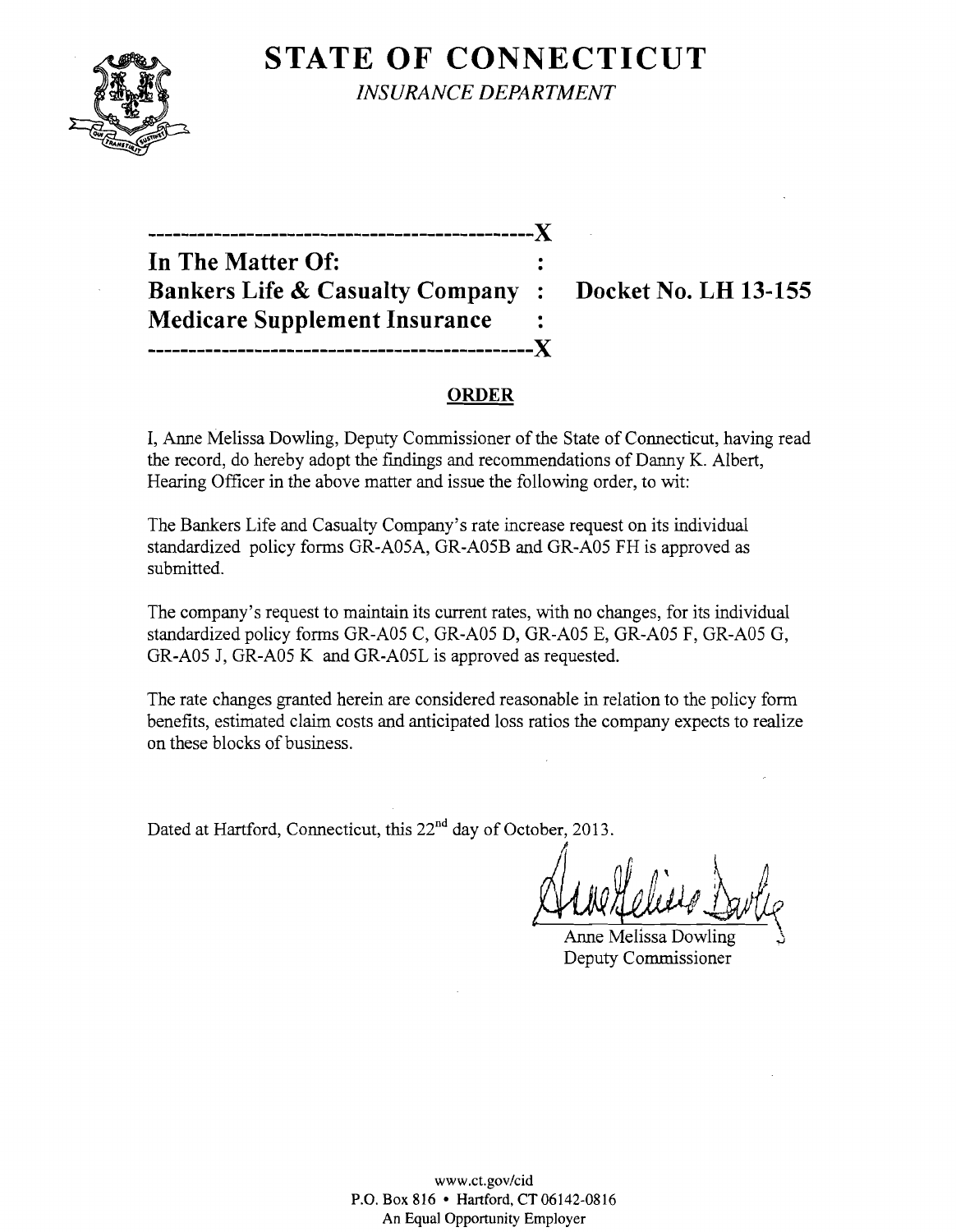# **STATE OF CONNECTICUT**



*INSURANCE DEPARTMENT* 

**In The Matter Of: Bankers Life** & Casualty **Company : Docket No. LH 13-155 Medicare Supplement Insurance -----------------------------------------------)(** 

**-----------------------------------------------)(** 

# **PROPOSED FINAL DECISION**

### 1. **INTRODUCTION**

The Insurance Commissioner of the State of Connecticut is empowered to review rates charged for individual and group Medicare supplement policies sold to any resident of this State who is eligible for Medicare. The source for this regulatory authority is contained in Chapter 700c and Section 38a-495a of the Connecticut General Statutes.

After due notice a hearing was held at the Insurance Department in Hartford on October 9,2013 to consider whether or not the rate increase requested by Bankers Life and Casualty Company on its individual standardized Medicare supplement business should be approved.

No members from the general public attended the hearing.

No representative from Bankers Life and Casualty Company attended the hearing.

The hearing was conducted in accordance with the requirements of Section 38a-474, Connecticut General Statutes, the Uniform Administrative Procedures Act, Chapter 54 of the Connecticut General Statutes, and the Insurance Department Rules of Practice, Section 38a-8-1 et seq. of the Regulations of Connecticut State Agencies.

A Medicare supplement (or Medigap) policy is a private health insurance policy sold on an individual or group basis which provides benefits that are additional to the benefits provided by Medicare. For many years Medicare supplement policies have been highly regulated under both state and federal law to protect the interests of persons eligible for Medicare who depend on these policies to provide additional coverage for the costs of health care.

Effective December 1,2005, Connecticut amended its program of standardized Medicare supplement policies in accordance with Section 38a-495a of the Connecticut General Statutes, and Sections 38a-495a-1 through 38a-495a-21 of the Regulations of Connecticut Agencies. This program, which conforms to federal requirements, provides that all insurers offering Medicare supplement policies for sale in the state must offer the basic "core" package of benefits known as Plan A. Insurers may also offer anyone or more of eleven other plans (Plans B through N).

> www.ct.gov/cid P.O. Box 816 • Hartford, CT 06142-0816 An Equal Opportunity Employer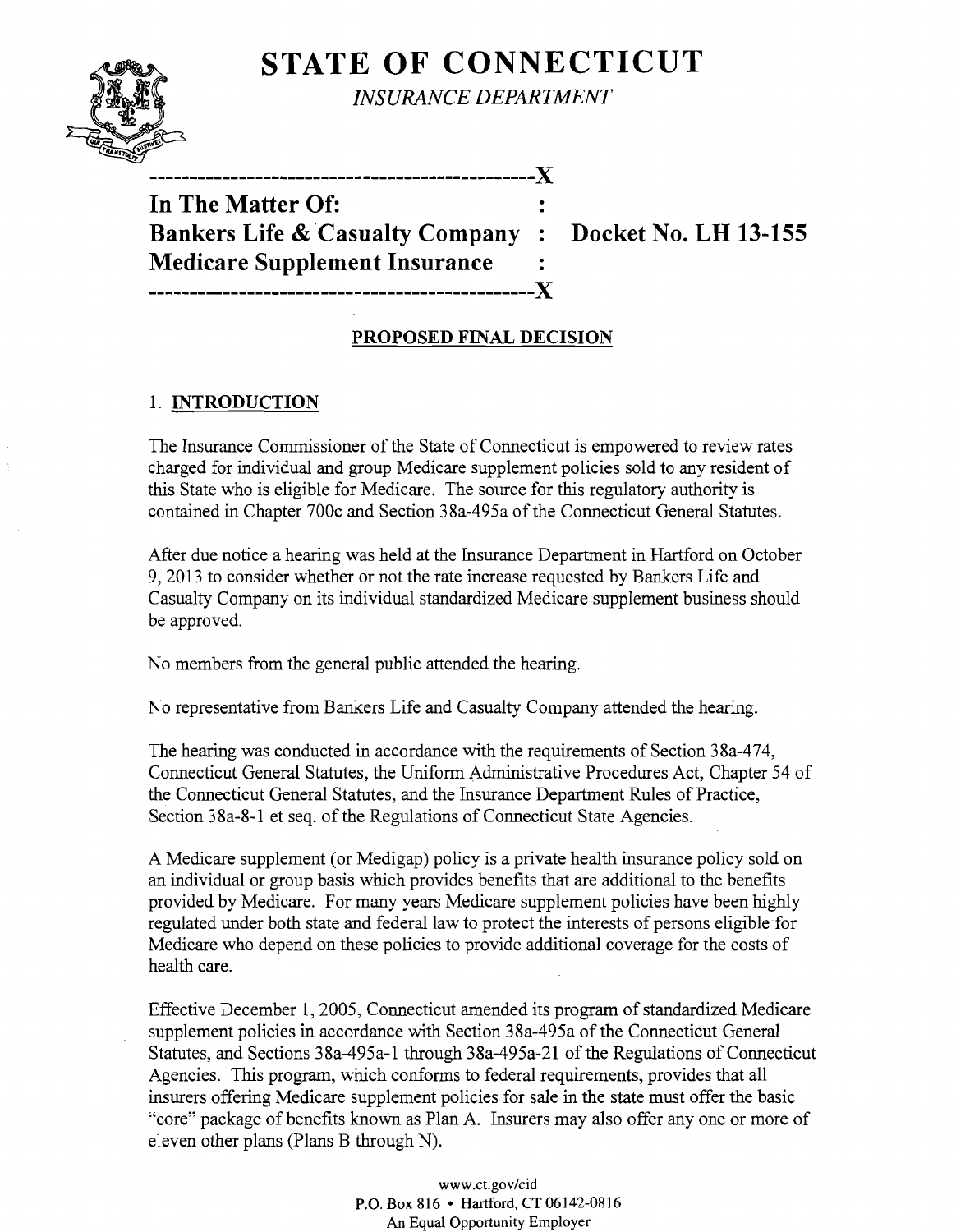Effective January 1,2006, in accordance with Section 38a-495c of the Connecticut General Statutes (as amended by Public Act 05-20) premiums for all Medicare supplement policies in the state must use community rating. Rates for Plans A through N must be computed without regard to age, gender, previous claims history or the medical condition of any person covered by a Medicare supplement policy or certificate.

The statute provides that coverage under Plan A through N may not be denied on the basis of age, gender, previous claims history or the medical condition of any covered person. Insurers may exclude benefits for losses incurred within six months from the effective date of coverage based on a pre-existing condition.

Effective October 1, 1998, carriers that offer Plan B or Plan C must make these plans as well as Plan A, available to all persons eligible for Medicare by reason of disability.

Insurers must also make the necessary arrangements to receive notice of all claims paid by Medicare for their insureds so that supplemental benefits can be computed and paid without requiring insureds to file claim forms for such benefits. This process of direct notice and automatic claims payment is commonly referred to as "piggybacking" or "crossover".

Sections 38a-495 and 38a-522 of the Connecticut General Statutes, and Section 38a-495a-l0 ofthe Regulations of Connecticut Agencies, state that individual and group Medicare supplement policies must have anticipated loss ratios of 65% and 75%, respectively. Under Sections 38a-495-7 and 38a-495a-10 of the Regulations of Connecticut Agencies, filings for rate increases must demonstrate that actual and expected losses in relation to premiums meet these standards, and anticipated loss ratios for the entire future period for which the requested premiums are calculated to provide coverage must be expected to equal or exceed the appropriate loss ratio standard.

Section 38a-473 of the Connecticut General Statutes provides that no insurer may incorporate in its rates for Medicare supplement policies factors for expenses that exceed 150% of the average expense ratio for that insurer's entire written premium for all lines of health insurance for the previous calendar year.

# II. **FINDING OF FACT**

After reviewing the exhibits entered into the record of this proceeding, the testimony of the witnesses, and utilizing the experience, technical competence and specialized knowledge of the Insurance Department, the undersigned makes the following findings of fact:

1. Bankers Life and Casualty submitted rate increase proposals for the following Medicare supplement policy forms:

Individual Standardized Policy Forms GR-A05A through GR-A05L

- 2. The proposed rates for these policy forms are expected to satisfy the Connecticut regulatory loss ratio requirement of 65%.
- 3. The proposed rates are intended to be effective through year-end 2014.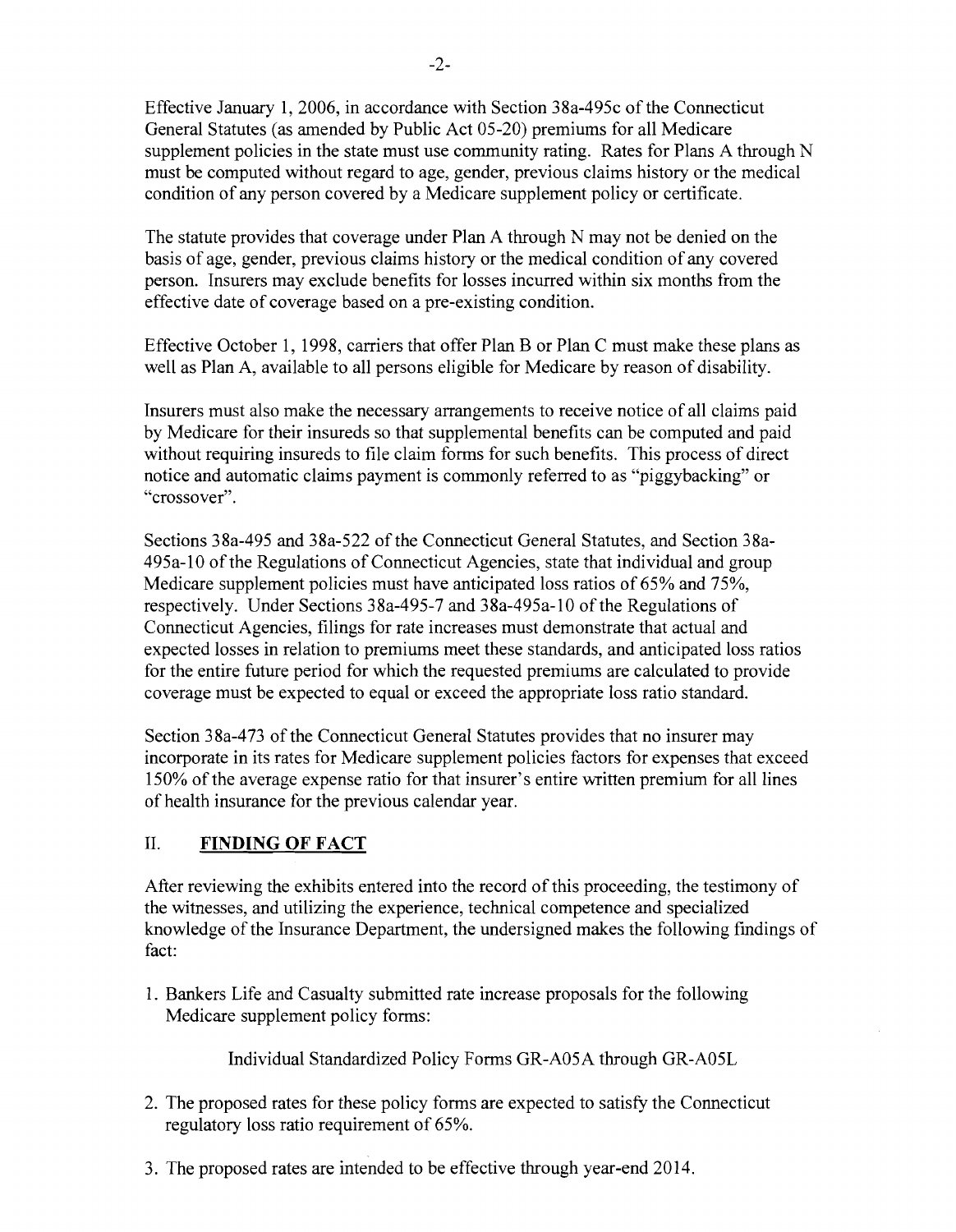- 4. Bankers certified that their expense factors are in compliance with Section 38a-473,  $C.G.S.$ .
- 5. The company is complying with subsection (e) of section 38a-495c, C.G.S., relative to the automatic claim-processing requirement (crossover/piggybacking).
- 6. Bankers Life and Casualty has requested the following rate increases for these forms:

| Plan   | Rate Increase |
|--------|---------------|
| A      | $6.0\%$       |
| R      | $6.0\%$       |
| High F | 15.0%         |

Bankers' is also requesting no rate increase for Plans C, D, E, F, G, J, K and L.

- 7. The last rate increase approved for these forms ranged from 0.0% to 10.0%, effective 1/1/13.
- 8. The following are in-force counts on a nationwide basis as well as Connecticut specific as of  $6/2013$  by plan:

| Plan           | Connecticut | Nationwide |
|----------------|-------------|------------|
| A              |             | 50         |
| B              | 4           | 413        |
| $\overline{C}$ | 11          | 2,080      |
| D              | 12          | 1,333      |
| E              | 128         | 2,058      |
| $\mathbf{F}$   | 17          | 3,590      |
| <b>FH</b>      | 929         | 1,718      |
| G              | 28          | 287        |
| J              | 120         | 13,663     |
| K              | 9           | 167        |
|                | 18          | 540        |
| Total          | 1,277       | 25,899     |
|                |             |            |

9. The 2010, 2011, 2012 and inception-to-date loss ratios on a nationwide basis, by plan, are as follows:

| Plan  | 2010  | 2011  | 2012  | Inception |
|-------|-------|-------|-------|-----------|
| A     | 56.2% | 58.2% | 63.9% | 79.1%     |
| B     | 72.0% | 69.3% | 65.0% | 71.8%     |
| C     | 63.3% | 62.3% | 60.0% | 72.3%     |
| D     | 75.7% | 76.1% | 83.1% | 73.0%     |
| E     | 67.1% | 63.6% | 60.9% | 70.0%     |
| F     | 62.9% | 61.5% | 60.7% | 64.8%     |
| FH    | 68.3% | 63.1% | 69.3% | 58.9%     |
| G     | 60.7% | 64.3% | 59.4% | 67.8%     |
| J     | 70.3% | 67.9% | 62.8% | 68.8%     |
| K     | 65.5% | 63.7% | 45.4% | 59.1%     |
|       | 75.8% | 74.8% | 81.1% | 75.0%     |
| Total | 67.7% | 65.8% | 63.1% | 69.5%     |